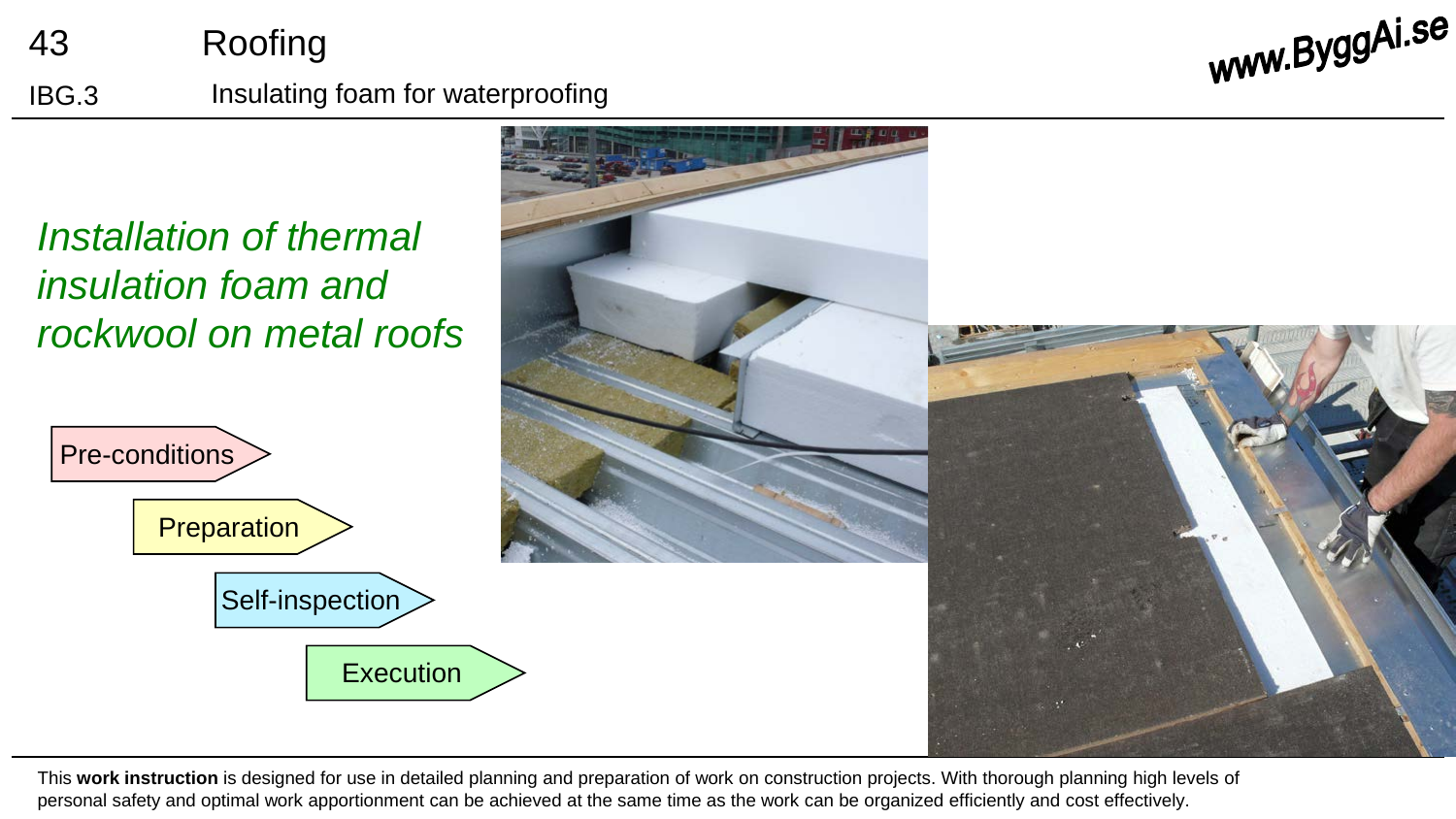# <span id="page-1-0"></span>Safety — Risk assessment

#### **Work activity: Installation of thermal insulation on metal roofs**

| Work activity & Problem                                     | P  | C   | $Risk = P^*C$ | Action                                                |
|-------------------------------------------------------------|----|-----|---------------|-------------------------------------------------------|
| Fall from roof                                              | 3  | 150 | 450           | Lifeline for certain jobs                             |
| Crane work with pallets of insulation, trapping<br>injuries | 30 | 5   | 150           | Education in crane directing/strapping                |
| Cluttered workplace, Twist/fall injuries                    | 10 | 15  | 150           | Keep the material depots in order. Regular<br>tidying |
|                                                             |    |     |               |                                                       |

|                   |           | Assessment of probability |                     | Assessment of consequences |             |                                        |
|-------------------|-----------|---------------------------|---------------------|----------------------------|-------------|----------------------------------------|
| Probability = $P$ | $P = 0.1$ | Very unlikely             | (<1 times/10 years) | $C = 0.5$                  | Trifle      |                                        |
| $Consequence = C$ | $P = 1$   | Unlikelv                  | (1 times/10 years)  | $C=1$                      | Tiny        | (1 - 2 days sick leave)                |
| $Risk = P * C$    | $P = 3$   | Low probability           | (1 times/3 years)   | $C=5$                      | Small       | (3 - 7 days sick leave)                |
|                   | $P = 10$  | Relative probability      | (1 times/year)      | $C = 15$                   | Tactile     | ( 8 - 29<br>$\cdots$                   |
|                   | $P = 30$  | Probable                  | (1 times/month)     | $C = 70$                   | Severe      | $ "$ $ \lambda$<br>$(30-299)$          |
|                   |           |                           |                     | $C = 500$                  | Very severe | $\sim$ $^{10}$ $\sim$ $^{11}$<br>(>300 |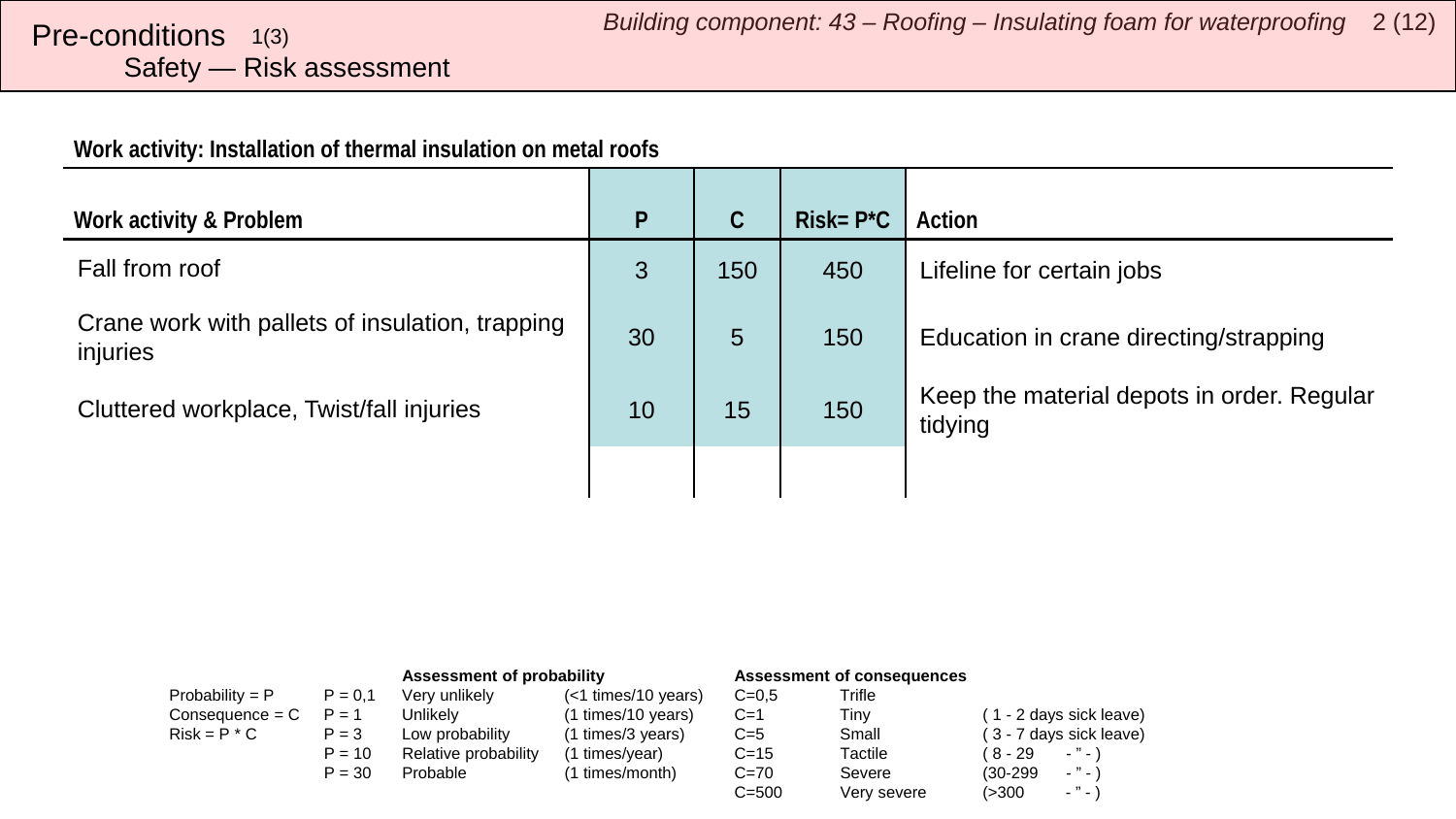*Text and image from the Working Environment Authority's brochure Safer Construction Work*

### **Personal Protective Equipment** § **71**

Safety helmet and protective footwear should be used unless this is clearly unnecessary. Other personal protective equipment such as eye protection, hearing protection and gloves should be worn when required.

### **Working safer on roofs** § **87-92**

When engaged in roof work it is usual for a guardrail or equivalent protection to be provided. Railings can sit on the eaves or in a position that ends just below the eaves.

Remember that it may need extra strong railings to stop a person who comes at speed down a steep roof.

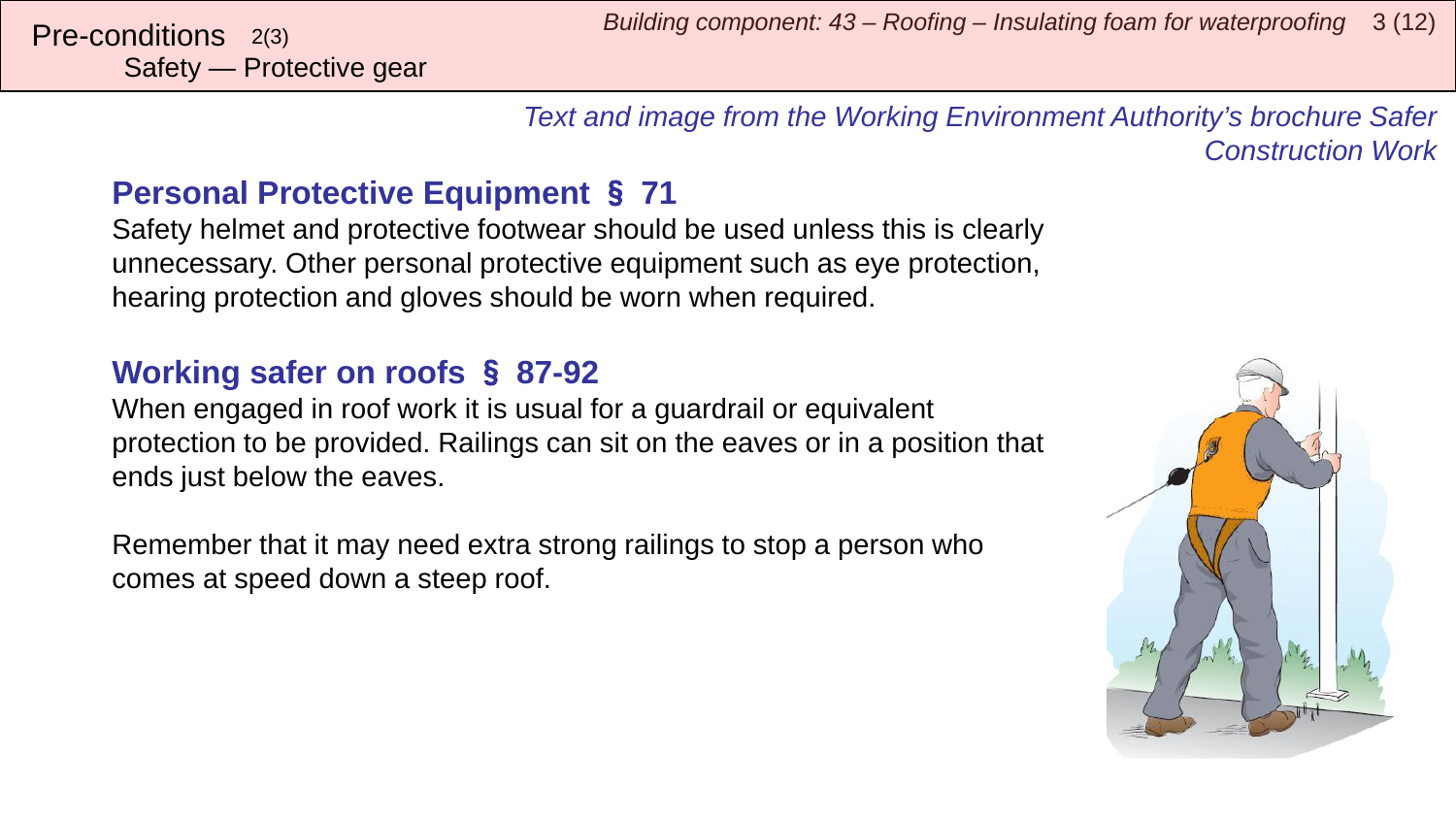*Building component: 43 – Roofing – Insulating foam for waterproofing*  <sup>4</sup> (12) Pre-conditions 3(3)

Crane directing *(See also AFS 2008:13, Appendix 3)*

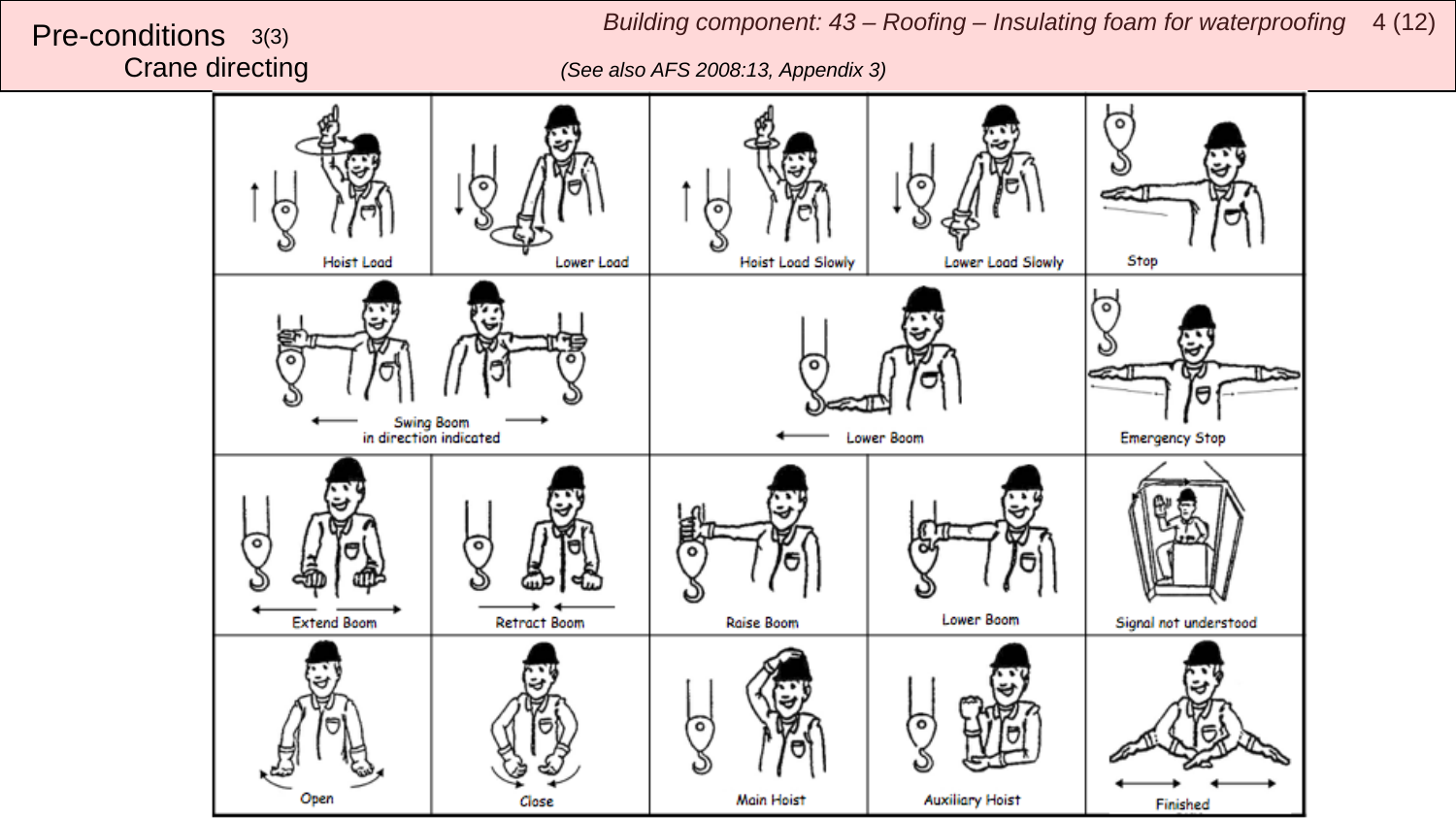#### <span id="page-4-0"></span>Equipment and machinery **Preparation**  $1(2)$

### **Materials:**

- Wedge-shaped rock wool 115 mm
- $\Box$  Foam, here 150 + 100 mm
- $\Box$  Plastic film to the vapor barrier
- Board, here 15 mm
- **Q** Plastic screw and
- $\Box$  Sheet metal screw that goes through all layers of insulation (Plastic 150-200 mm + screw = 300 - 400 mm)



### **Equipment:**

- □ Foam saw; Battery powered and manual
- $\Box$  Screwdrivers for various screws
- $\Box$  Folding ruler/ knife

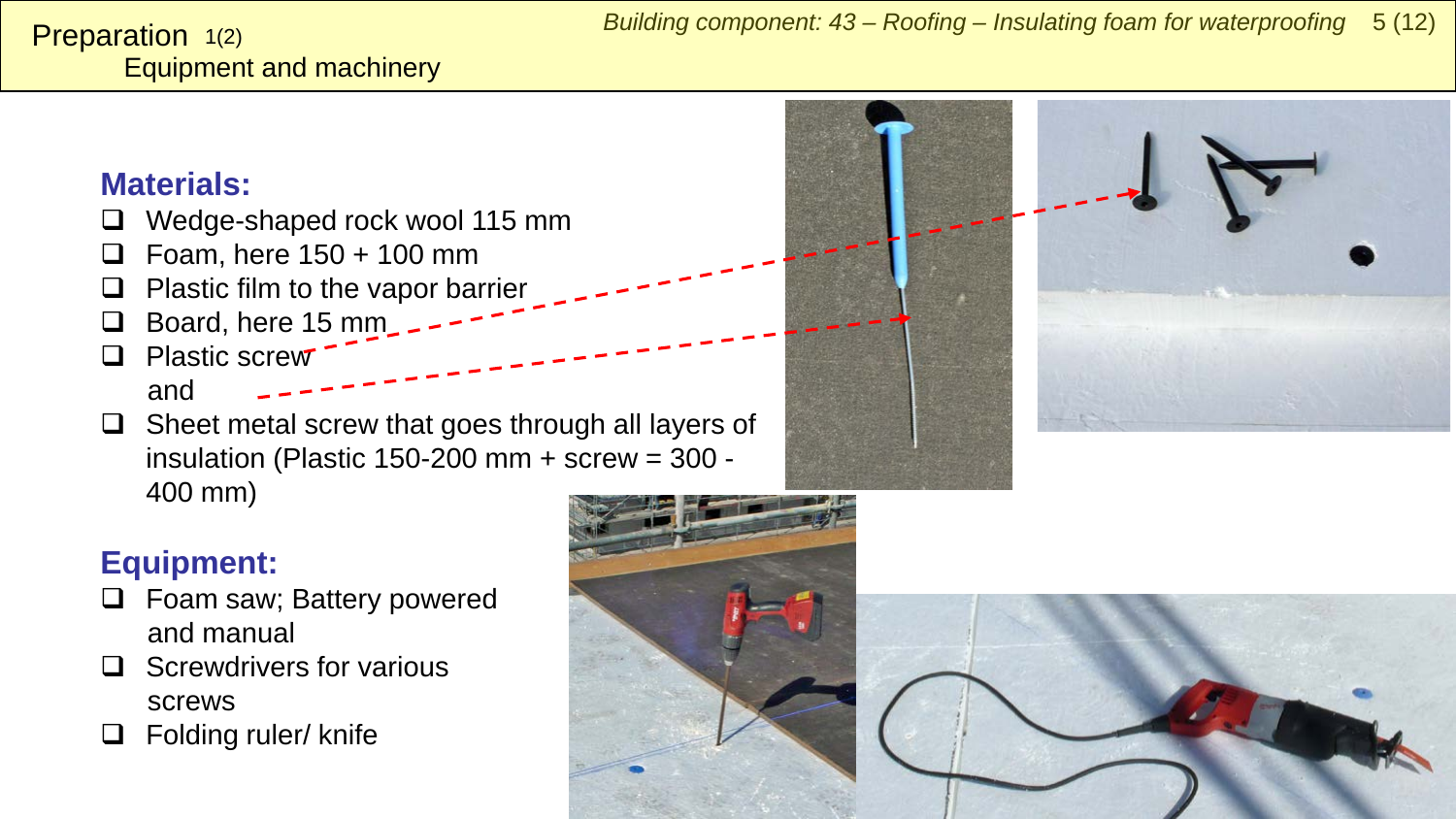Deliveries - storage **Preparation**  $2(2)$ 

### **Storage**

Insulation storage requires a lot of space.

Do not take the material up onto the roof until it is ready to be laid.

Keep in mind that the insulation bales can tip or blow away in strong wind. Take it down or secure!

Take down bagged-up residual materiaN before high winds commence. There are small compressors / balers for m sulation.

Insulation boards shall also be stored in containers - they also takes place



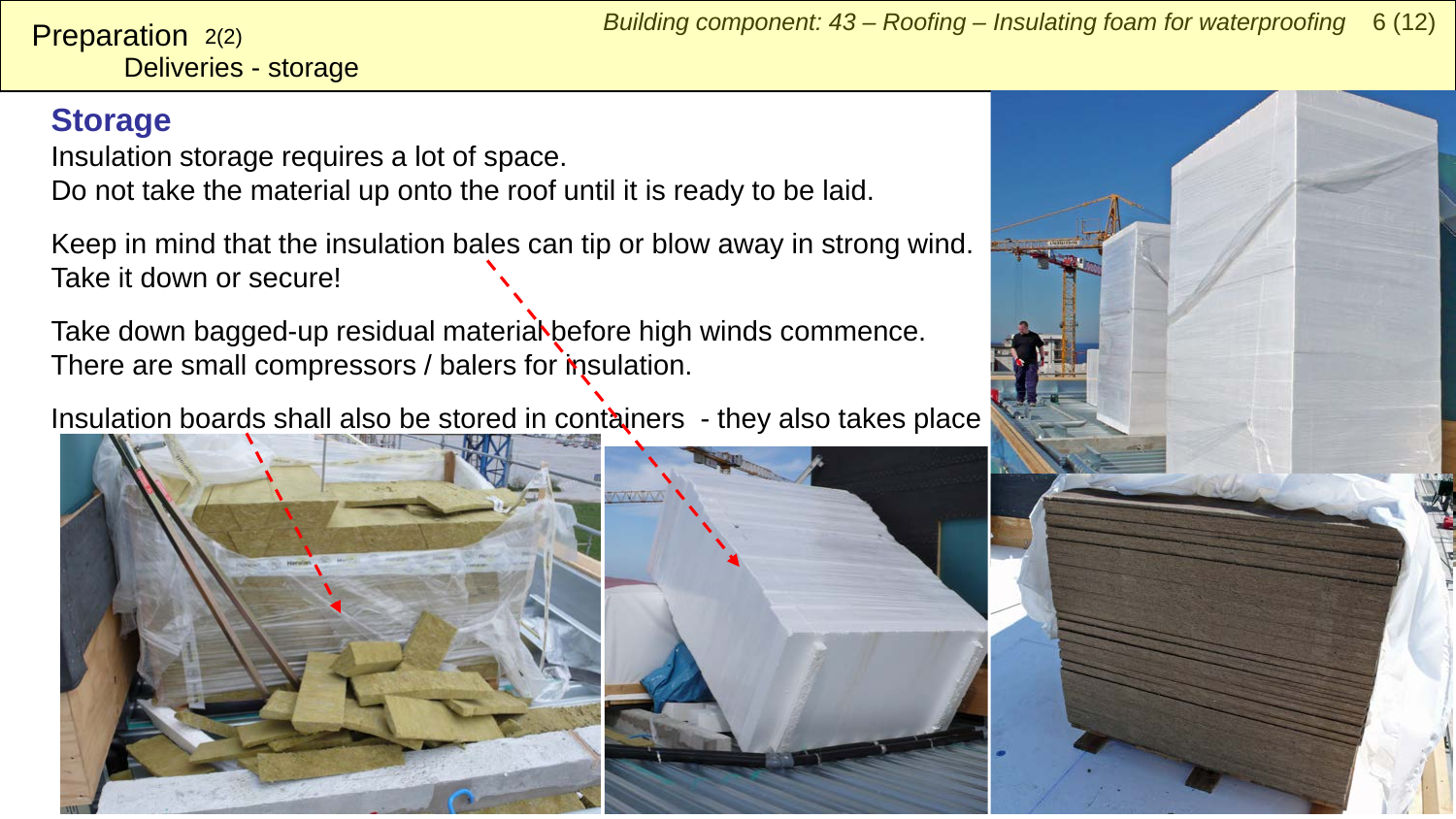#### <span id="page-6-0"></span>Template & instructions Self-inspection 1(2)

| <b>No</b>      | <b>Check</b>                                             | <b>Method or</b><br>equipment | <b>Frequency</b> | <b>Result</b> | <b>Date</b><br><b>Signature</b> | <b>Deviation/Remedy</b><br>Approval/Non-A |
|----------------|----------------------------------------------------------|-------------------------------|------------------|---------------|---------------------------------|-------------------------------------------|
| $\mathbf{1}$   | Vapor barrier without holes and above pipes and<br>ducts |                               |                  |               |                                 |                                           |
| $\overline{2}$ | Connections to ducts etc. No penetrating splices         |                               |                  |               |                                 |                                           |
| 3              | Side and end joints Check against figures in the<br>AMA  |                               |                  |               |                                 |                                           |
| $\overline{4}$ |                                                          |                               |                  |               |                                 |                                           |
| 5              |                                                          |                               |                  |               |                                 |                                           |
| 6              |                                                          |                               |                  |               |                                 |                                           |
| $\overline{7}$ |                                                          |                               |                  |               |                                 |                                           |
| 8              |                                                          |                               |                  |               |                                 |                                           |
| 9              |                                                          |                               |                  |               |                                 |                                           |
| 10             |                                                          |                               |                  |               |                                 |                                           |
| 11             |                                                          |                               |                  |               |                                 |                                           |
|                |                                                          |                               |                  |               |                                 |                                           |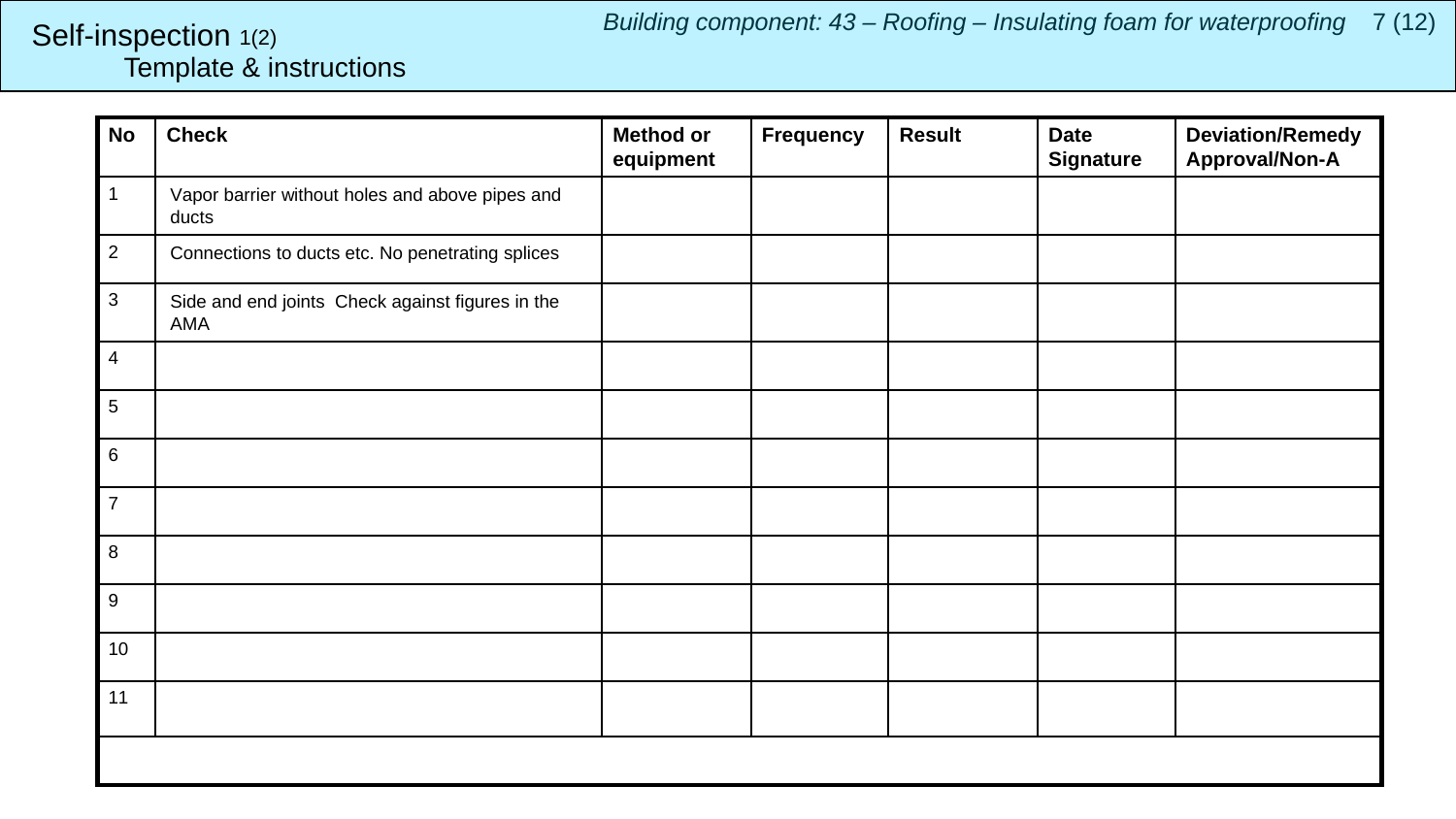#### Key points Self-inspection  $2(2)$

## **Quality criteria for the project and the product**

- Study Drawings, Specifications and Inspection planning
- Think through the alternative **methods of production** and handling of materials, tools etc. that can meet the requirements



### *Pay particular attention to*

- Handle the insulation products in accordance with manufacturer's instructions
- Control gradient and slope
- Seal all penetrations and connections secure vapor barrier
- Do not overload the insulation material
- The roof slope shall not exceed 1:16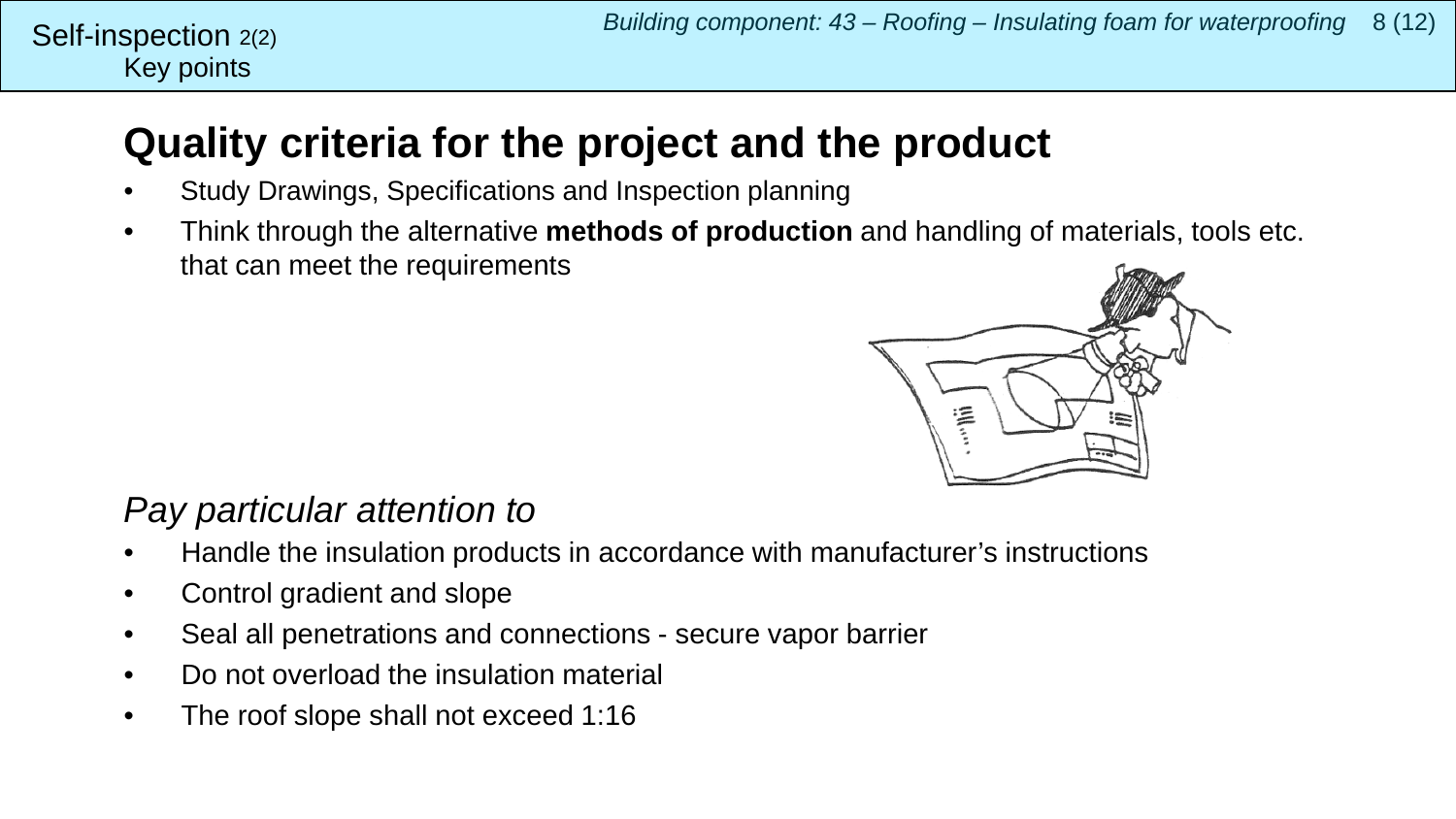#### <span id="page-8-0"></span>Work activity 1(4)

The wedge-shaped rockwool insulation is laid on the roof panels and adjusted accordingly. The vapor barrier / folio is then added and above the installed ducts and pipes.



**Takkonstruktion** 



**Tätskiktsmatta Board** Profilerad stålplåt Kilformad isolering

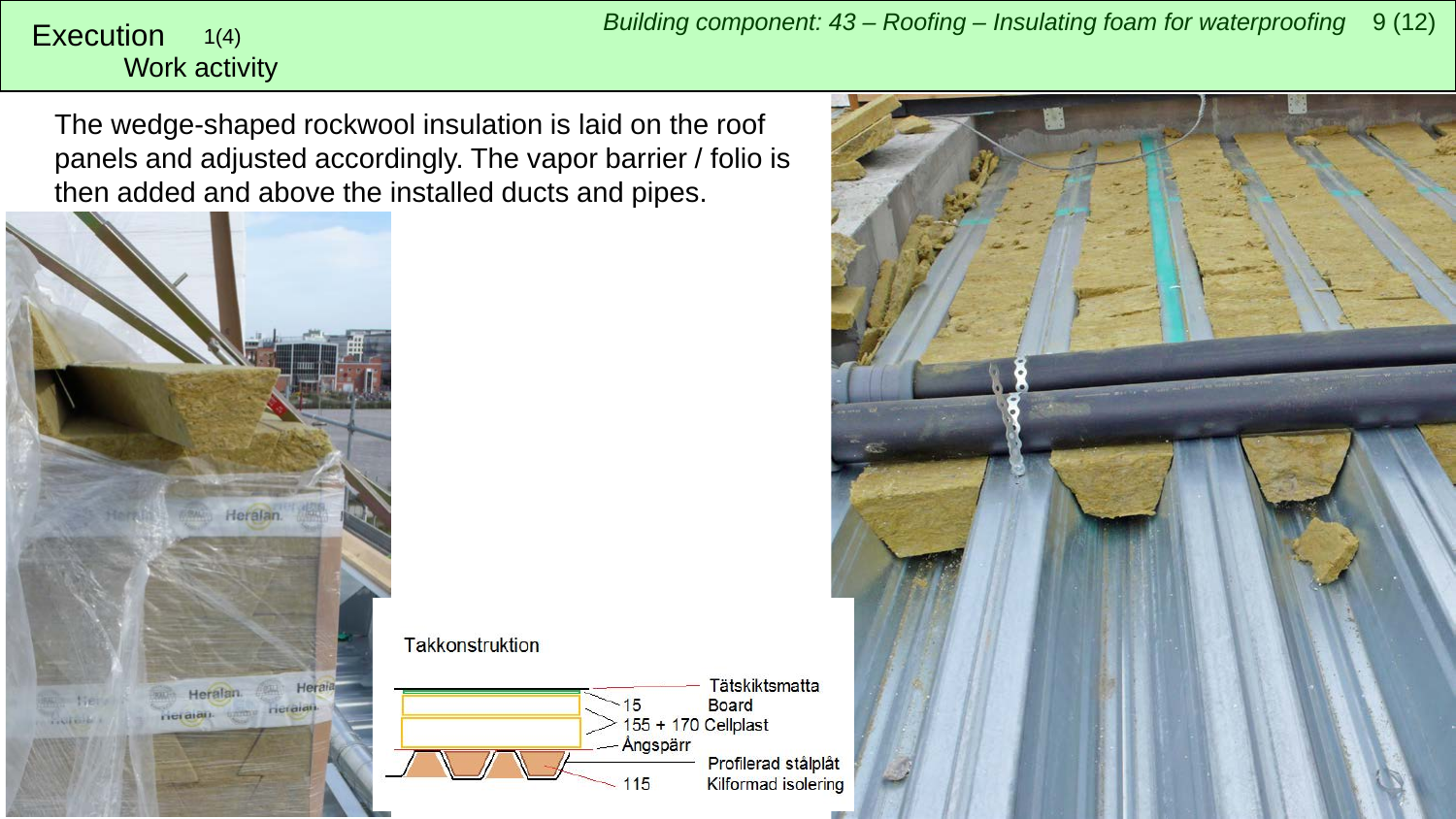*Building component: 43 – Roofing – Insulating foam for waterproofing* <sup>10</sup> (12) Execution 2(4)

# Work activity



The foam  $=$  the steam barrier. In this project – the picture to the right it was decided to lay the folio under the metal sheeting.

The first layer of foam is laid out and adapted to the channels and pipes. *Hope the chap in the picture doesn't saw through the vapor barrier!*

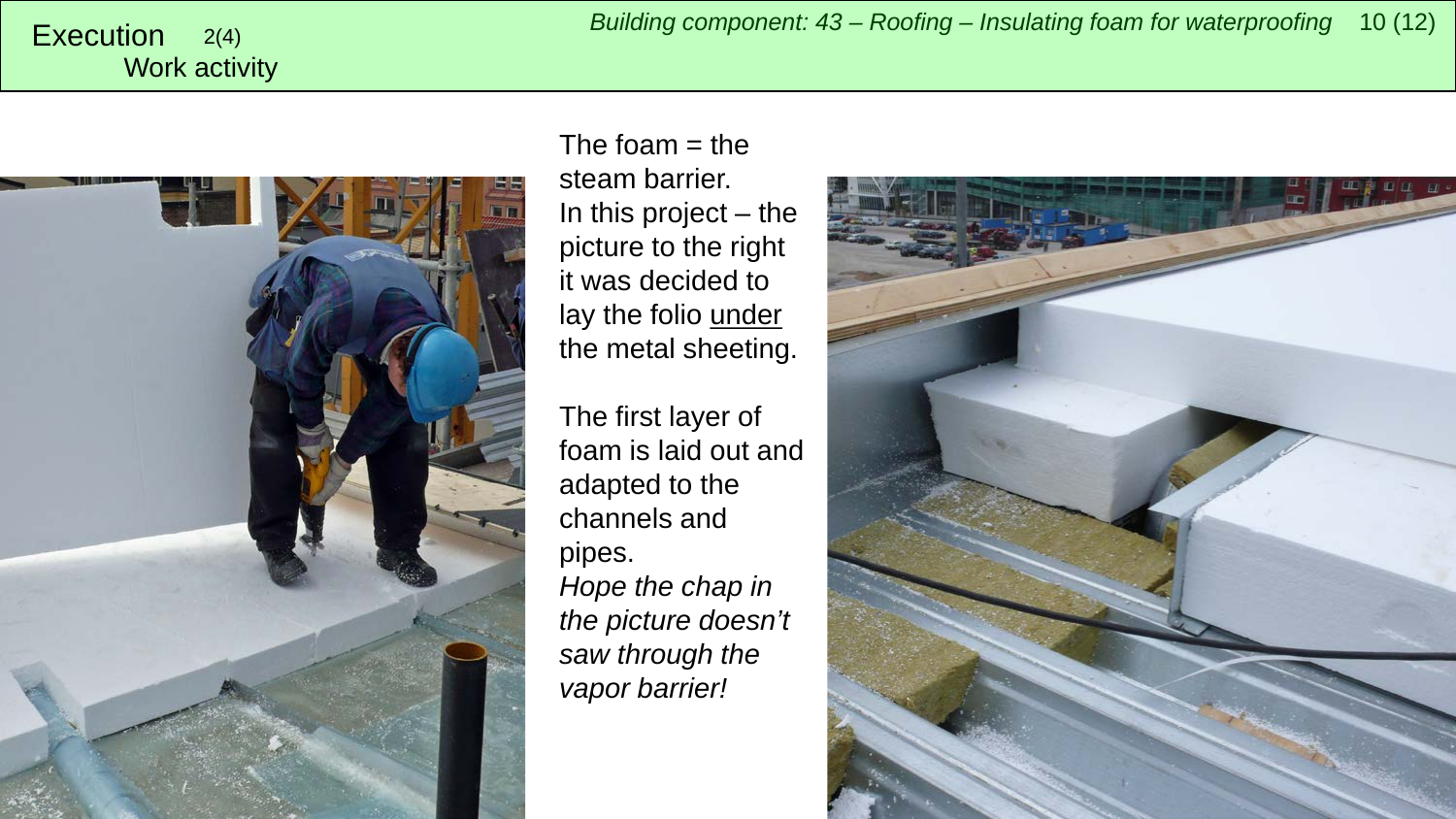*Building component: 43 – Roofing – Insulating foam for waterproofing* <sup>11</sup> (12) Execution 3(4)

# Work activity



#### **On the plate are:**

- 1 Wedge-shaped insulating board here in Rockwool brand Heralan
- 2 Vapor barrier, plastic folio
- 3 Foam, 15 + 10 cm, which is cut to fit to the ventilation channels.
- 4 Board 15mm
- 5 Building paper is "screwed" and pasted on wood board

Second layer of foam is placed without penetrating joints

Afterwards, the layers are secured with "plastic spikes" that are driven in with the screwdriver.